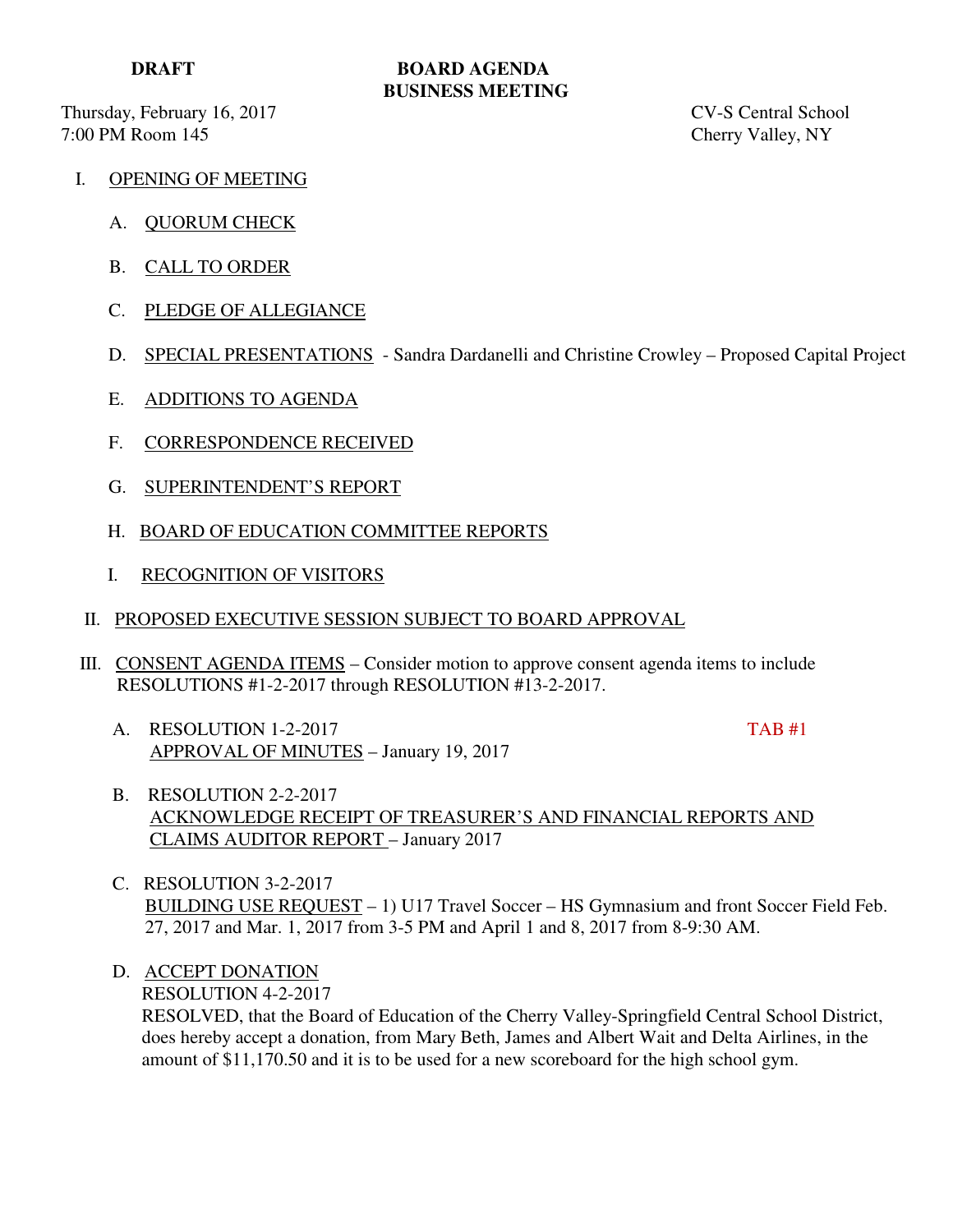# E. ACCEPT BID FOR AUDIT SERVICES

# RESOLUTION 5-2-2017

 RESOLVED, that the Board of Education of the Cherry Valley-Springfield Central School District does hereby award the audit services bid to the following: Bonadio  $\&$  Co., LLP

#### F. FINANCIALS

### RESOLUTION 6-2-2017

 RESOLVED, that the Board of Education of the Cherry Valley-Springfield Central School District does hereby approve the utilization of funds in the amount of \$20,000 from the Repair Reserves that was voter approved during the 2016-2017 budget vote.

# RESOLUTION 7-2-2017

 RESOLVED, that the Board of Education of the Cherry Valley-Springfield Central School District does hereby approve the utilization of funds in the amount of \$30,000 from the Retirement Contribution Reserves that was voter approved during the 2016-2017 budget vote.

#### G. SEQRA FOR PROPOSED CAPITAL PROJECT

#### RESOLUTION 8-2-2017

 WHEREAS, the Board of Education of the Cherry Valley-Springfield Central School District ("Board") has proposed to undertake a project consisting of (i) reconstruction of the existing Main Building, (ii) reconstruction of the existing Transportation Building, (iii) miscellaneous site work and improvements at each of the two facilities, (iv) and the acquisition of furnishings, equipment, machinery, or apparatus required for the purpose for which the buildings are to be used ("the Project"); and WHEREAS, the State Environmental Quality Review Act ("SEQRA") and the regulations there under require the Board to undertake a review of potential environmental impacts, if any, associated with the Project before approving same; and

 WHEREAS, the Board has carefully considered the nature and scope of the proposed action, and per the recommendation of its architect, Griffith Dardanelli Architects, PC that the Project qualifies as a Type II Project under SEQRA as per the NYS Education Department (SED) guidelines; and WHEREAS by resolution, the Board has declared itself to be the lead agency; and WHEREAS that in reliance upon the Architect's advice it finds the Project qualifies as Type II under SEQRA, and that the Project will therefore not have a significant adverse impact on the environment.

# H. MEMORANDUM OF AGREEMENT TAB #2

# RESOLUTION 9-2-2017

 RESOLVED, that the Board of Education of the Cherry Valley-Springfield Central School District, upon the recommendation of the Superintendent, does hereby approve the Memorandum of Agreement with the Cherry Valley-Springfield Teachers' Association as per Attachment III H.

# I. PERSONNEL

# RESOLUTION 10-2-2017

 RESOLVED, that the Board of Education of the Cherry Valley-Springfield Central School District, upon the recommendation of the Superintendent, does hereby approve the following Extra-curricular appointment for the 2016-2017 school year:

 9th Grade Co-advisor - Sarah Willliams Modified Baseball – William Carpenter Modified Track – Joslyn Mabie Varsity Softball – Terry Brant SAT Prep – Theresa Kilpaeck (Math) and Margaret Bouck and Jordan Rhodes (Verbal)